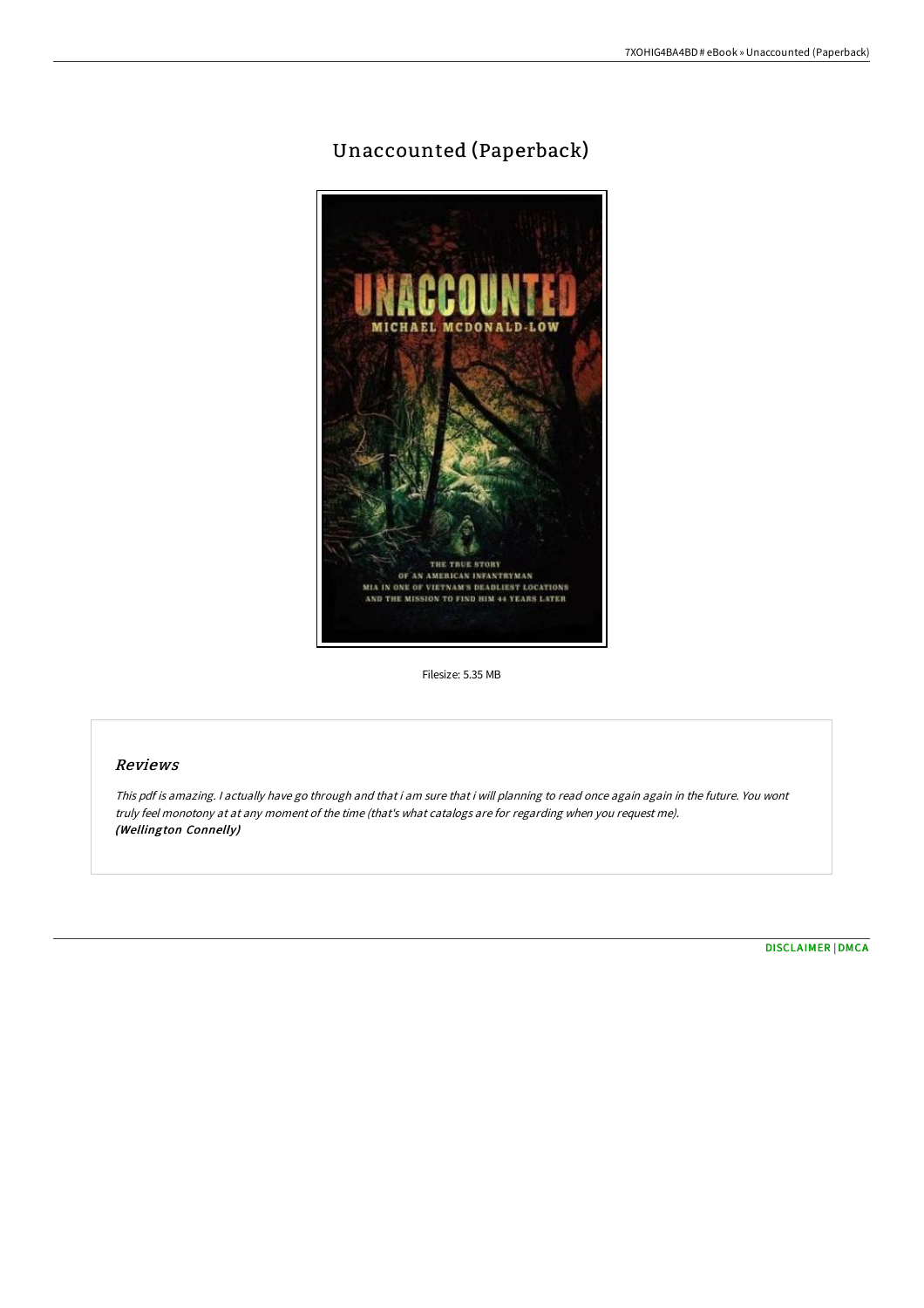## UNACCOUNTED (PAPERBACK)



To save Unaccounted (Paperback) PDF, please refer to the web link beneath and download the ebook or have accessibility to other information which are relevant to UNACCOUNTED (PAPERBACK) ebook.

First Edition Design eBook Publishing, United States, 2015. Paperback. Condition: New. Language: English . Brand New Book \*\*\*\*\* Print on Demand \*\*\*\*\*.During the Vietnam War, the Que Son Valley region was a very bad place with a very bad reputation. More U.S. Army infantrymen and Marines died there than at any other location in Vietnam. More Medals of Honor were awarded in this region than in any other single combat zone, ever. On 5 May 1968, the downing of two U.S. helicopters in the Que Son Valley marked the beginning of the North Vietnamese Army s second Tet offensive, with the goal of destroying all U.S. forces. At 1728 hours, Delta Company, 1st Battalion, 20th Infantry conducted a combat air assault to join Bravo Company, 1st Battalion, 6th Infantry at the helicopters fatally downed location. Their experiences during the next six days set the stage for a threemonth long battle that lasted only hours for some. In the end, there would be more than 2,300 dead and wounded, and one American Soldier missing in action. It will take over 44 years to find his location; UNACCOUNTED is his story. Author Bio Michael McDonald-Low graduated from Officers Candidate School in 1966, at Ft. Knox, Kentucky, where he was commissioned as a 2nd Lieutenant at 19 years of age. He served in Vietnam in 1967 and 1968 as a 1st Lieutenant infantry platoon leader and later as company commander after being promoted to Captain. He has one soldier from his platoon still there, Specialist 4 Clifford Van Artsdalen - MIA #1165. In 2012, he led an American Joint POW/MIA Accounting Command team to search for his location. Among McDonald-Low s military awards and decorations are the Combat Infantryman s Badge, Bronze Star with V Device for Heroism, Bronze Star for Meritorious Service,...

B Read [Unaccounted](http://techno-pub.tech/unaccounted-paperback.html) (Paperback) Online  $\mathbf{r}$ Download PDF [Unaccounted](http://techno-pub.tech/unaccounted-paperback.html) (Paperback)